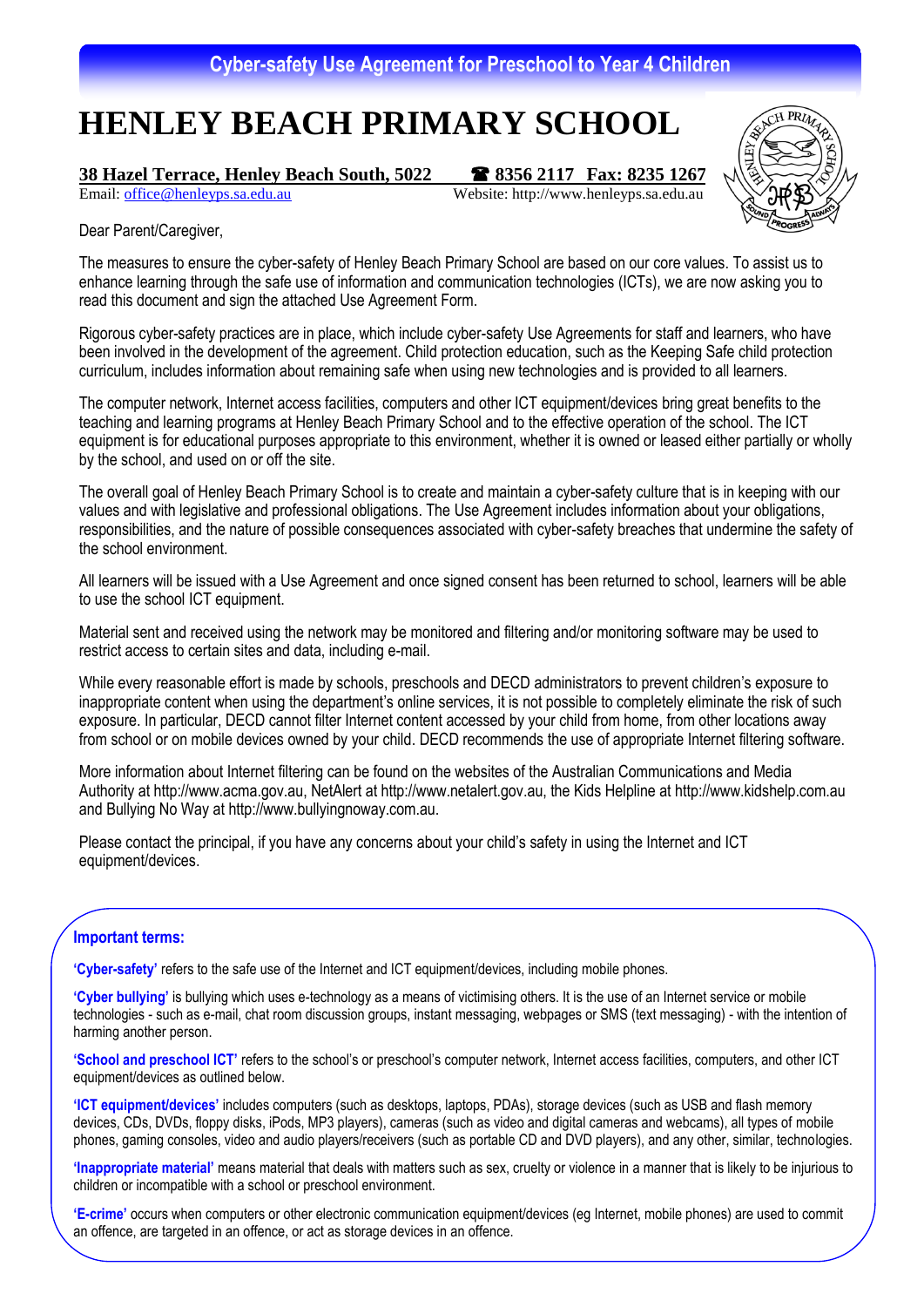## **Strategies to help keep Henley Beach Primary School Cyber-safe**

Parents/caregivers play a critical role in developing knowledge, understanding and ethics around their child's safety and safe practices regardless of the time of day. Being cyber-safe is no exception and we invite you to discuss with your child the following strategies to help us stay safe when using ICT at school and after formal school hours.

- **1.** I will use school ICT equipment only when my parents/caregivers have signed my Use Agreement form and the completed form has been returned to school.
- **2.** I will use the computers and other ICT equipment only for my learning and only with my teacher's permission.
- **3.** I will go online or use the Internet at school only when a teacher gives permission and an adult is present.
- **4.** If there is something I'm not sure about, I will ask my teacher.
- **5.** I will use the Internet, e-mail, mobile phones and any other ICT equipment only for positive purposes. Therefore, I will not be mean, rude or unkind to or about other people.
- **6.** I will keep my password private.
- **7.** If I find anything that upsets me, is mean or rude, or that I know is not acceptable at our school. I will:
	- not show others
	- turn off the screen
	- $\bullet$  aet a teacher straight away.
- **8.** Only with written permission from home and the school will I bring any ICT equipment/devices to school. This includes things like mobile phones, iPods, games, cameras, and USB/portable drives.
- **9.** I will not put any personal information online. Personal identifying information includes any of the following:
	- my full name
	- my address
	- my e-mail address
	- my phone numbers
	- photos of me and/or people close to me.
- **10.** I will be careful and will look after all our school lCT equipment by:
	- not being silly and playing around with it
	- following our school cyber-safety strategies
	- telling a teacher about anything wrong or damaged.
- **11.** If I'm not cyber-safe, the school may need to tell my parents/caregivers and there may be consequences associated with my behaviour.